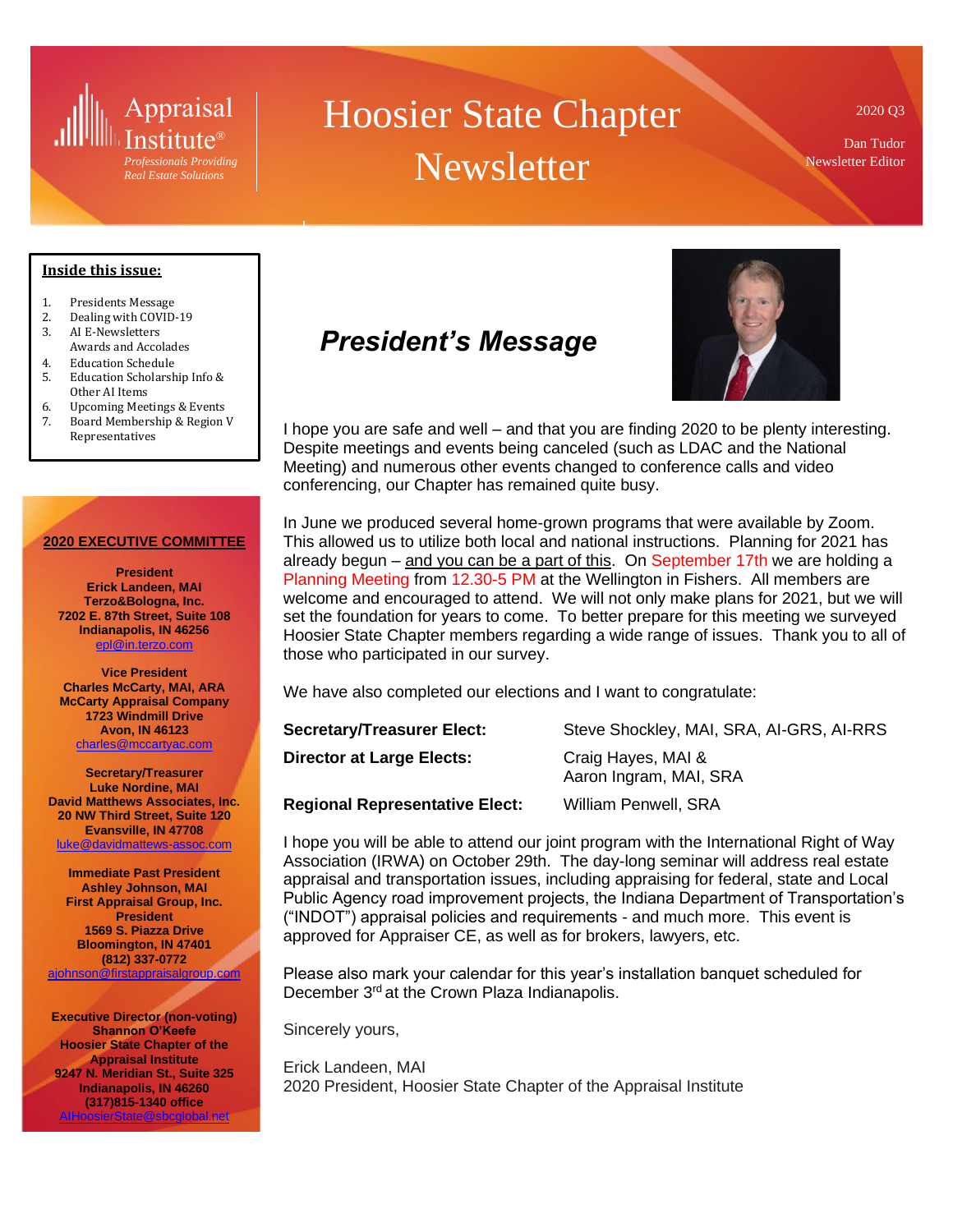## **DEALING WITH COVID-19**

(Information from AI President Sherman's Message dated 8/28/2020) For more information, visit<https://www.appraisalinstitute.org/news/coronavirus/>

## **AI Webinars Continues to Provide Timely Information for Appraisers**

Here's some current and important information that may be useful to your business during this pandemic.

The Appraisal Institute continues to host a weekly AI Answers session most Wednesdays. These sessions are conducted via GoToMeeting. Please check out the recordings of these sessions.

During the Aug. 19 session, Appraisal Institute Director of Government and External Relations, Bill Garber, gave an update on several bills that the Appraisal Institute has been advancing in the current Congress. Some of these bills include: a new law that fully funds the largest pool of real estate appraisal assignments from the federal government; legislation that would establish a nationwide appraiser licensing system or "portal;" and a bill that would protect property rights - through appraisal requirements - in natural gas pipeline projects. [View the session.](http://send.appraisalinstitute.org/link.cfm?r=bOqHIkLDRbb4UmOf_H4aMA~~&pe=cZ5P3Tf4fy1_Rf-dA2UkAvr6YSpIoyccUrRdfsscwGizgnOc72d-nxpwIs8BuzLPOEap6dN6S-cFw_HMb0q5Bg~~&t=AZ_O89gNdyEmKRHUOZMiow~~)

On Aug. 26, Bill Garber spoke with Hunden Strategic Partners' President and CEO, Robert Hunden; Greenfield Advisors' Managing Director, John Kilpatrick, Ph.D., MAI; Appraisal Services' Appraiser, Alan Leirness, MAI; and independent consultant, Robert Lewis, FAICP, CEcD. The panel discussed the skillset brought to adaptive reuse projects, including how appraisal methods and expertise in the cost approach, market analysis, feasibility analysis and highest and best use analysis are central to scope of services requests. [View the session.](http://send.appraisalinstitute.org/link.cfm?r=bOqHIkLDRbb4UmOf_H4aMA~~&pe=ZQDgQZJlHowtdJmfX2ZzCHByBLlFRz-lw0uMREZ5r_t3JansoN4KshZ6rwT29igZMK6Iwur66i8Tms77idOACQ~~&t=AZ_O89gNdyEmKRHUOZMiow~~)

## **Learn the Latest News and Updates on How COVID-19 Affects Appraisers**

The Appraisal Institute continues to provide vital information on how the coronavirus pandemic is affecting appraisers around the world. On our Coronavirus Updates page, you'll continue to find news and updates from federal, state and Appraisal Institute resources. You'll also find all of AI's resources that are relevant to the pandemic including: AI Answers, webinars, ANO articles, guides, summaries and emails.

Please visit the Coronavirus Updates page on [AI's website.](http://send.appraisalinstitute.org/link.cfm?r=bOqHIkLDRbb4UmOf_H4aMA~~&pe=WDgrUUijnP-ymQw-cqbOaWd5BdXl-k2z0mLzf8gNKj4kLHz9IVmT9lATJ14_gPmSEWcgDkRtJZUm0cXzKl-pgw~~&t=AZ_O89gNdyEmKRHUOZMiow~~)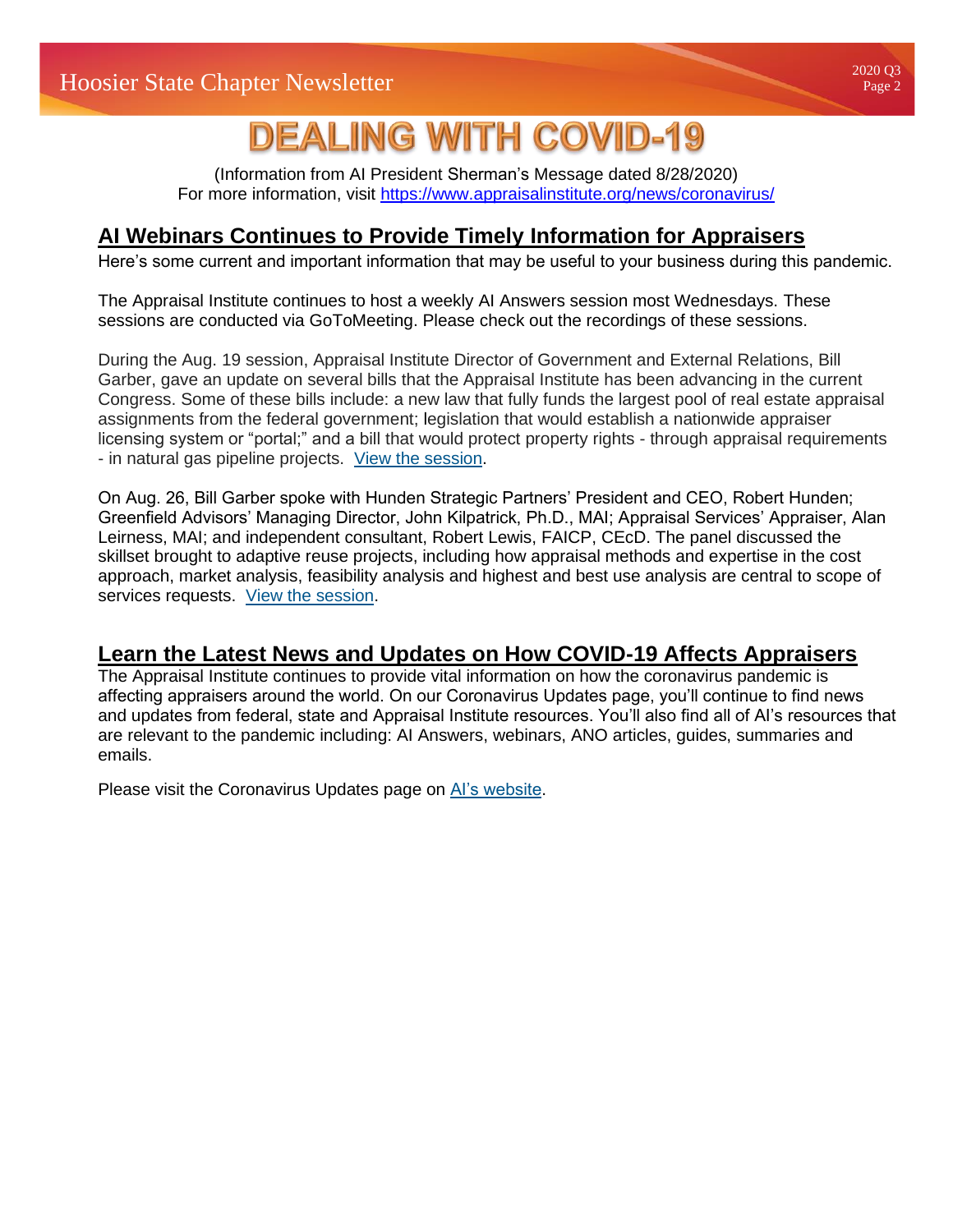# **APPRAISAL INSTITUTE E-NEWSLETTERS**

**The appraisal institute offers two E-newsletters that are delivered directly to your inbox. If you have not already done so, consider signing up today.**

### **[Appraiser News Online](https://www.appraisalinstitute.org/ano/)**

Appraiser News Online is the Appraisal Institute's free weekly e-newsletter that provides ongoing coverage of industry trends, legislative issues and regulatory developments affecting appraisers. [Sign up today](https://www.myappraisalinstitute.org/ano/subscribe/default.aspx) to subscribe.

### **[Residential Update](https://www.appraisalinstitute.org/ano/)**

Residential Update is the Appraisal Institute's free monthly e-newsletter that provides ongoing coverage of valuation industry trends, legislative issues and regulatory developments affecting residential appraisers. [Sign up today](http://myappraisalinstitute.org/ResidentialUpdate/contact.aspx) to subscribe.

# **AWARDS AND ACCOLADES**

## **Indiana Commercial Board of Realtors® First Annual Distinguished Service Award**



Hoosier State Chapter member Randy Scheidt, CCIM, MAI has received the inaugural Distinguished Service Award presented by the Indiana Commercial Board of Realtors® (ICBR). According to the announcement published on the ICBR website in August 2020, the award was created to "recognize those that have gone above and beyond in service to the commercial real estate industry, who have contributed a considerable amount of time and service to commercial real estate organizations and who have dedicated their career to the service of others".

Well done Randy and congratulations! More about the Distinguished Service Award can be found [here.](https://www.myicbr.org/commercial-real-estate-pro-receives-inaugural-distinguished-service-award/)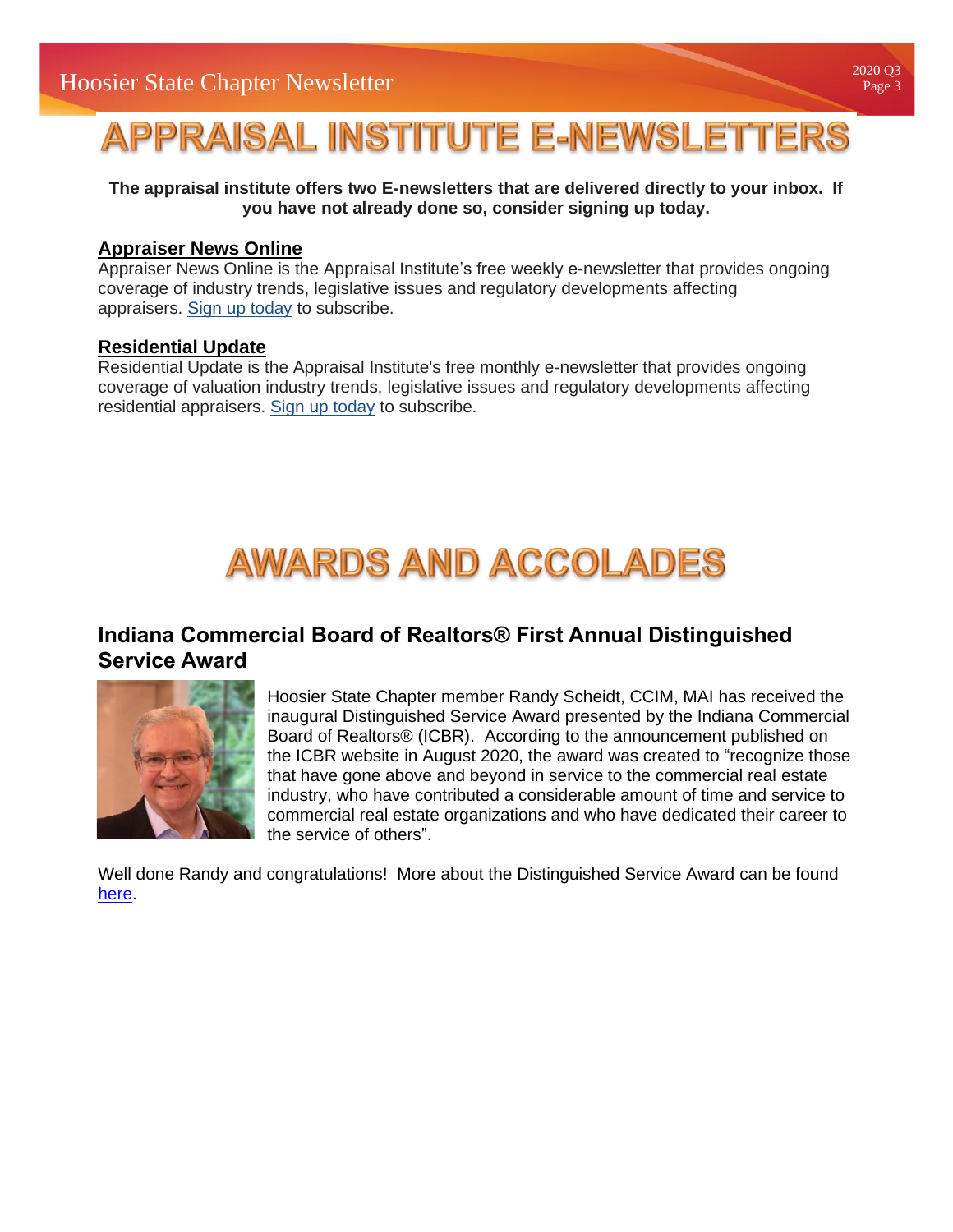# **EDUCATION SCHEDULE**

## **Course Listings**

| <b>Title</b>                                                       | <b>Start Date</b> | <b>End Date</b> | Location            | <b>Hours</b> | <b>Links</b>        |          |
|--------------------------------------------------------------------|-------------------|-----------------|---------------------|--------------|---------------------|----------|
| <b>General Appraiser Income</b><br>Approach/Part 1                 | 09/29/2020        | 10/02/2020      | Indianapolis,<br>IN | 27           | <b>View Details</b> | Register |
| <b>General Appraiser Income</b><br>Approach/Part 2                 | 10/6/2020         | 10/9/2020       | Indianapolis,<br>IN | 27           | <b>View Details</b> | Register |
| <b>General Appraiser Market</b><br>Analysis and Highest & Best Use | 10/13/2020        | 10/16/2020      | Indianapolis,<br>IN | 28           | <b>View Details</b> | Register |
| <b>General Appraiser Report Writing</b><br>& Case Studies          | 10/20/2020        | 10/23/2020      | Indianapolis,<br>IN | 28           | <b>View Details</b> | Register |
| <b>Basic Appraisal Principles</b>                                  | 10/27/2020        | 10/30/2020      | Indianapolis,<br>IN | 28           | <b>View Details</b> | Register |
| <b>Basic Appraisal Procedures</b>                                  | 11/2/2020         | 11/5/2020       | Indianapolis,<br>IN | 28           | <b>View Details</b> | Register |
| 15-Hour National USPAP Course                                      | 11/9/2020         | 11/10/2020      | Indianapolis,<br>IN | 15           | <b>View Details</b> | Register |
| Real Estate Finance, Statistics,<br>and Valuation Modeling         | 11/11/2020        | 11/12/2020      | Indianapolis,<br>IN | 14           | <b>View Details</b> | Register |
| Supervisory Appraiser/Trainee<br><b>Appraiser Course</b>           | 11/13/2020        | 11/13/2020      | Indianapolis,<br>IN | 4            | <b>View Details</b> | Register |



**Online Education:** Learn at your own pace anytime, anywhere. Visit appraisalinstitute.org/online for a list of classes!

**Appraisal** Appraisal<br>Institute\* Profesionals Providing<br>Jeal Estate Solution

### [Visit](https://auainc-my.sharepoint.com/personal/dtudor_auarealestate_com/Documents/Documents/Commercial/AI%20Board/Newsletter/Q3/Visit) <http://aihsc.org/> **for our entire education schedule**

### **[Online Education:](http://www.appraisalinstitute.org/online) Learn at your own pace anytime, anywhere.**

Top-notch Appraisal Institute courses and seminars come straight to your desktop with online education! Learn from any computer anywhere, whenever you have time. It's easy, convenient and a great way to get the education you want. [Check](http://www.appraisalinstitute.org/education/online-education-view_programs.aspx)  [out the current course listing now!](http://www.appraisalinstitute.org/education/online-education-view_programs.aspx)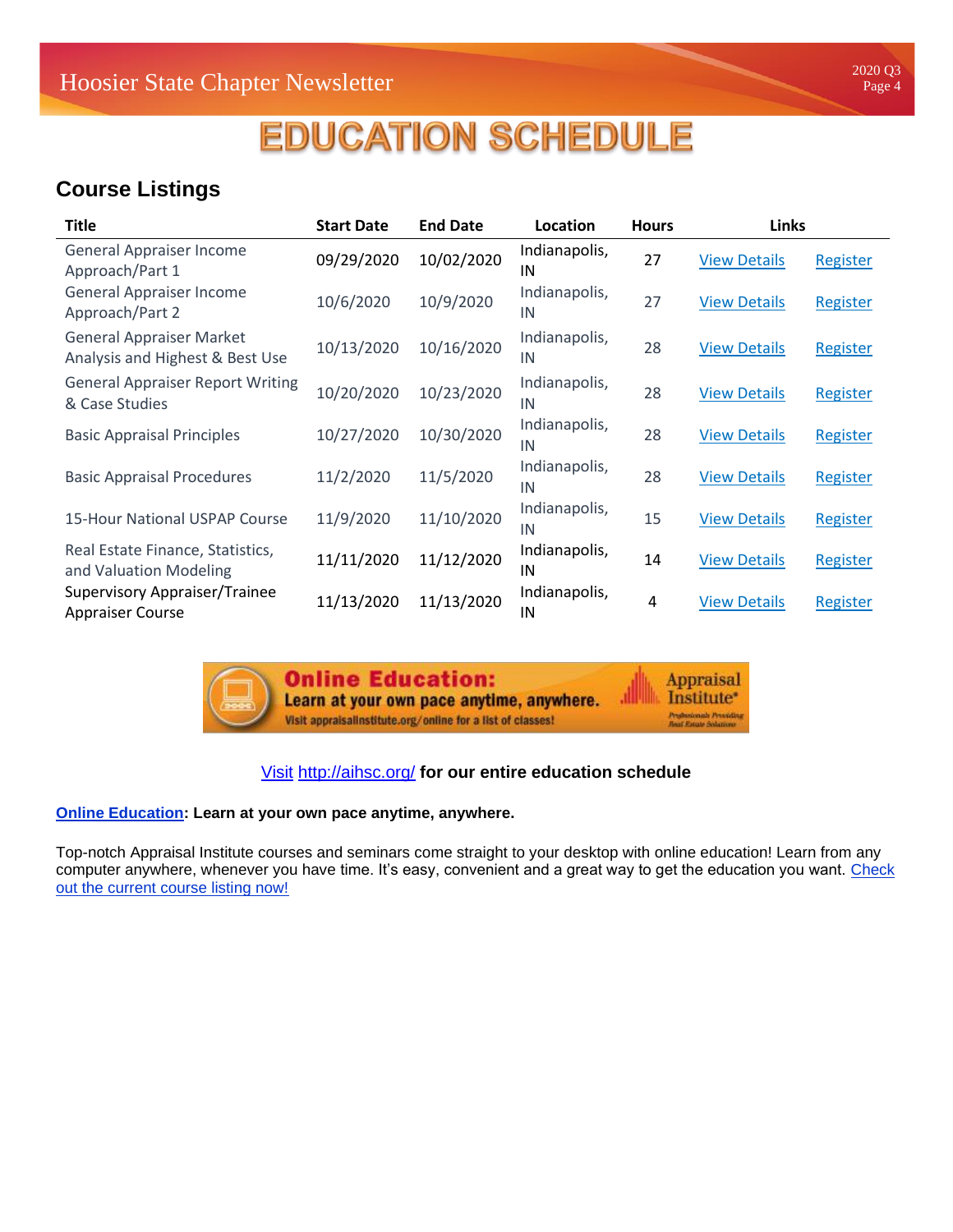# **EDUCATION SCHOLARSHIP INFORMATION**

Hoosier State Chapter Members:



Did you know there are scholarships available on a Chapter, Regional and National level?

### **Chapter Scholarships Available. Apply Today!**

Now is the perfect time to take additional classes to earn your MAI, SRA, AI-GRS and/or AI-RRS designations. Several courses are available, which may be found on the previous page or [here.](https://urldefense.proofpoint.com/v2/url?u=https-3A__aihsc.org_education_course-2Dlistings_&d=DwMFAg&c=3v6EBbtpnn9A7jIZYjOw6KN7Pe17WoimzcinOq2Xztg&r=Lk1obU7TnPiPCeuRd8NSPkSylfC0R398V5h7a7El8e0&m=sSc3MnSS_n35qKzQXwWK5Z-eP8urrZca5O8uBvEKOeA&s=upH1xrY_ujY1Znc-s-s0yv7UONSlGus2YrB8SHHAc2w&e=) If you or anyone you know would like to take advantage of a Chapter scholarship, please visit our Chapter website [here.](https://urldefense.proofpoint.com/v2/url?u=https-3A__aihsc.org_education_scholarships_&d=DwMFAg&c=3v6EBbtpnn9A7jIZYjOw6KN7Pe17WoimzcinOq2Xztg&r=Lk1obU7TnPiPCeuRd8NSPkSylfC0R398V5h7a7El8e0&m=sSc3MnSS_n35qKzQXwWK5Z-eP8urrZca5O8uBvEKOeA&s=KAfmS7WXr0pX1JkHmNhSj88j2M_HclFKftdrgo-LA6U&e=) In addition to Chapter scholarship opportunities, Region V of the Appraisal Institute and the National Appraisal Institute also have additional scholarships for our members. For further information, please contact Shannon O'Keefe, Chapter Executive Director, at [aihoosierstate@sbcglobal.net](mailto:aihoosierstate@sbcglobal.net) or Steve Shockley, MAI, SRA, AI-GRS, AI-RRS, Chair of Indiana Appraisers Memorial Fund Committee, at [steve.shockley@ngkf.com.](mailto:steve.shockley@ngkf.com)

## OTHER APPRAISAL INSTITUTE ITEMS

### **2021 Annual Conference**

The 2021 Annual Conference will be held August 9-10 in Orlando, Florida. For more information, visit the [Appraisal Institute's 2021 Annual Conference webpage..](https://www.appraisalinstitute.org/annual-conference/#:~:text=Annual%20Conference%20Dates%20Announced,have%20been%20confirmed%20for%202021)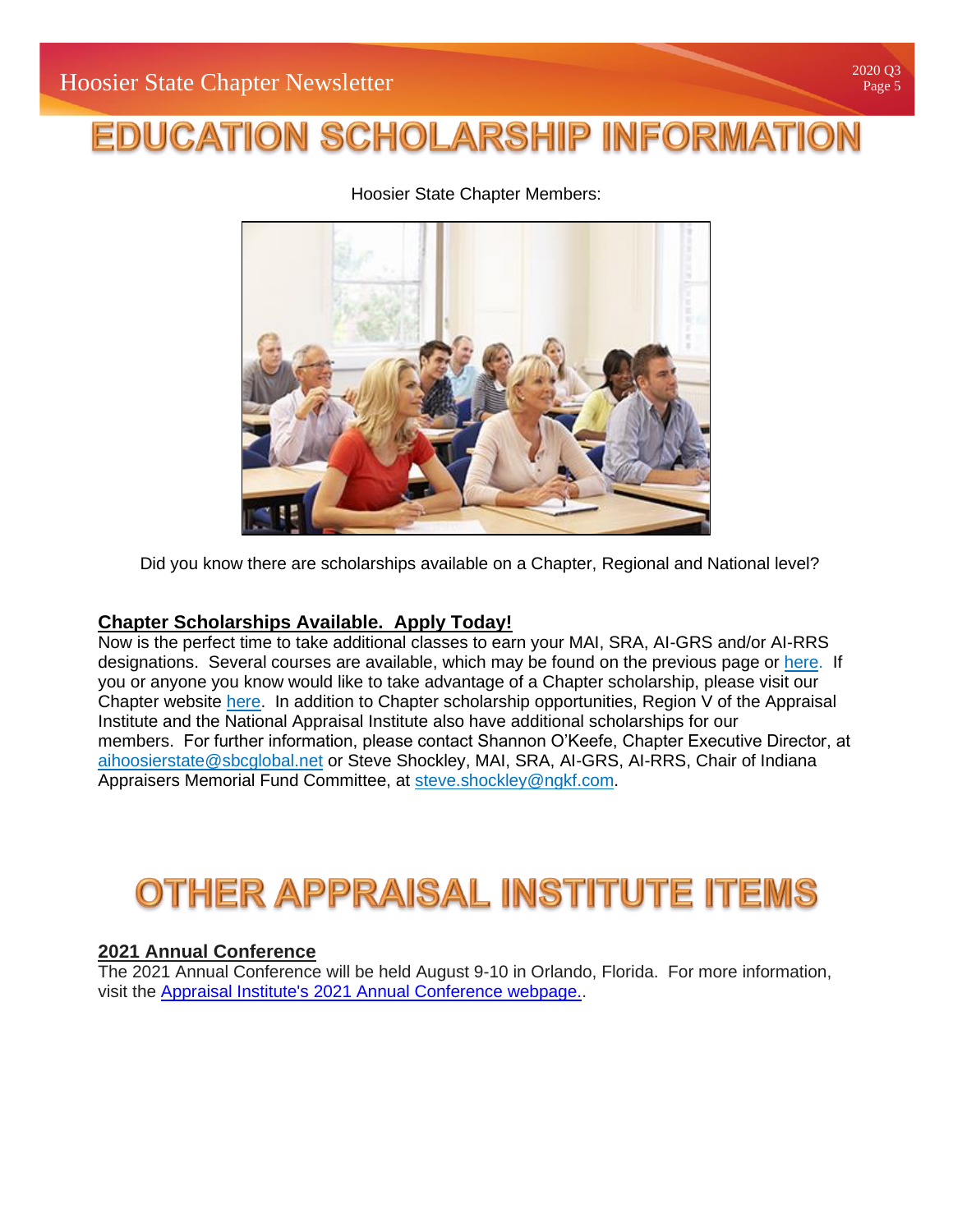## **UPCOMING MEETINGS & EVENTS**

## **2020 Meeting Dates**

### **3rd Quarter AIHSC General & Planning Meeting**

| Date:     | Thursday, September 17, 2020           |
|-----------|----------------------------------------|
| Location: | Wellington                             |
| Address:  | 9775 Northeast Blvd. Fishers, IN 46037 |

#### **Schedule**

10:30 AM – Noon: AIHSC Board Meeting 12:30 PM – 5:00 PM: AIHSC Planning Meeting

#### **3rd Quarter Meeting – Joint Meeting with International Right of Way Association (IRWA)**

Thursday, October 29<sup>th</sup>

This event is approved for Indiana Appraiser CE, as well as for brokers, lawyers, etc.

### **4th Quarter Meeting – AIHSC Installation Banquet**

Thursday, December 3<sup>rd</sup> at the Crown Plaza Indianapolis

#### **National Meetings and Events**

### **2021 Annual Conference**

The 2021 Annual Conference will be held August 9-10 in Orlando, Florida. For more information, visit the [Appraisal Institute's 2021 Annual Conference webpage.](https://www.appraisalinstitute.org/annual-conference/#:~:text=Annual%20Conference%20Dates%20Announced,have%20been%20confirmed%20for%202021)

To view/search the Appraisal Institute's upcoming national events, [click here.](http://www.appraisalinstitute.org/events/list/)